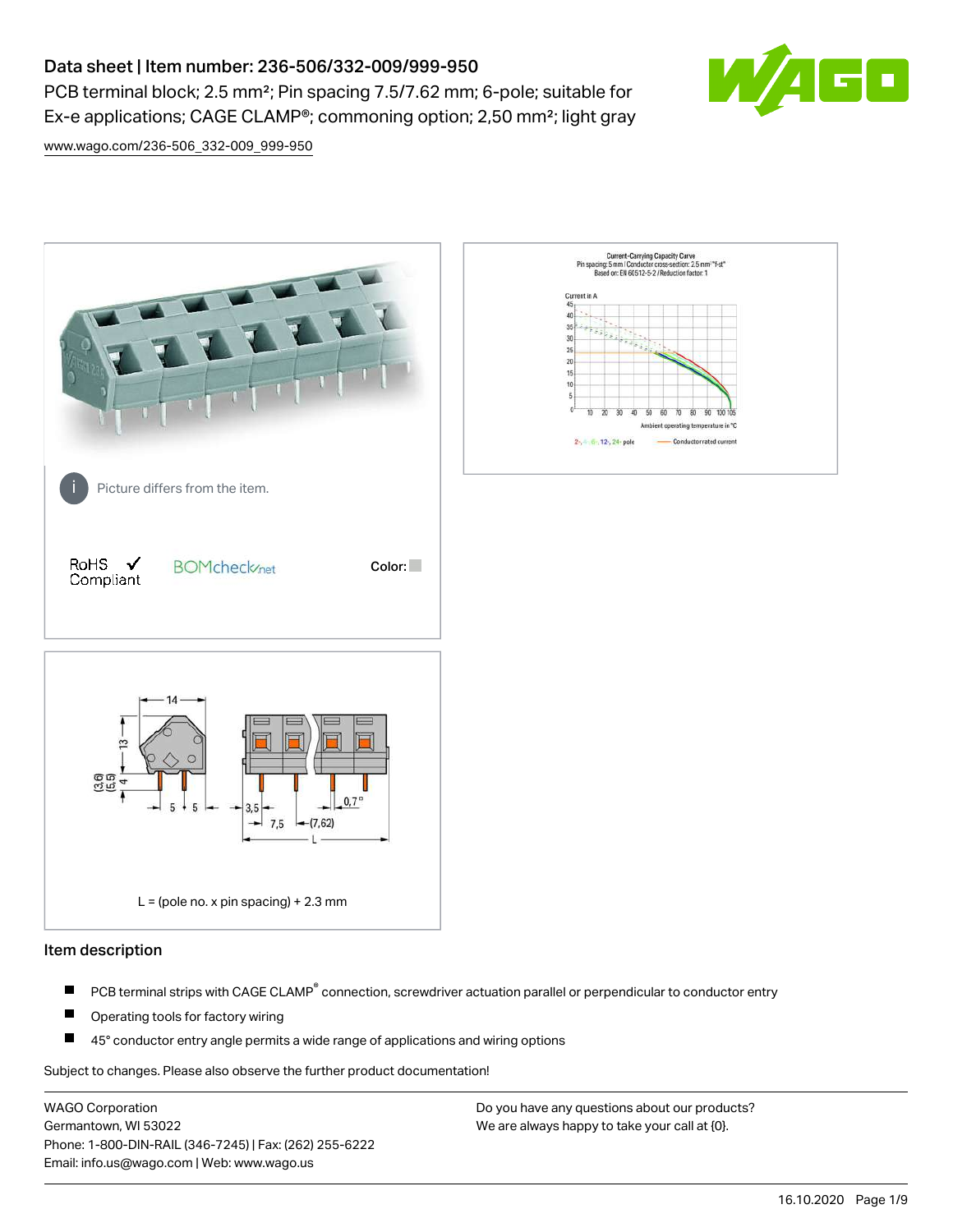

Set to metric or inch pin spacing by compressing PCB terminal strips or pulling them apart

# Data

Electrical data

## Ex information

| Ratings per                | ATEX: PTB 06 ATEX 1061 U / IECEx: PTB 06.0042 U |  |
|----------------------------|-------------------------------------------------|--|
| Rated voltage EN (Ex e II) | 275 V                                           |  |
| Rated current (Ex e II)    | 16 A                                            |  |

## Connection data

| Connection technology                             | CAGE CLAMP <sup>®</sup>                 |
|---------------------------------------------------|-----------------------------------------|
| Actuation type                                    | Operating tool                          |
| Solid conductor                                   | $0.08$ 2.5 mm <sup>2</sup> / 28  12 AWG |
| Fine-stranded conductor                           | $0.082.5$ mm <sup>2</sup> / 28  12 AWG  |
| Fine-stranded conductor; with insulated ferrule   | $0.251.5$ mm <sup>2</sup>               |
| Fine-stranded conductor; with uninsulated ferrule | $0.251.5$ mm <sup>2</sup>               |
| Strip length                                      | $56$ mm $/ 0.20.24$ inch                |
| Conductor connection direction to PCB             | 45°                                     |
| Pole No.                                          | 6                                       |
| Total number of connection points                 | 6                                       |
| Total number of potentials                        | 6                                       |
| Number of connection types                        |                                         |
| Number of levels                                  | 1                                       |
| Note (conductor cross-section)                    | 12 AWG: THHN, THWN                      |

# Physical data

| Pin spacing                          | 7.5/7.62 mm / 0.295/0.3 inch |
|--------------------------------------|------------------------------|
| Width                                | 47.3 mm / 1.862 inch         |
| Height                               | 18.5 mm / 0.728 inch         |
| Height from the surface              | 13 mm / 0.512 inch           |
| Depth                                | 14 mm / 0.551 inch           |
| Solder pin length                    | $5.5 \,\mathrm{mm}$          |
| Solder pin dimensions                | $0.7 \times 0.7$ mm          |
| Drilled hole diameter with tolerance | 1.1 $(+0.1)$ mm              |

Subject to changes. Please also observe the further product documentation!

| <b>WAGO Corporation</b>                                | Do you have any questions about our products? |
|--------------------------------------------------------|-----------------------------------------------|
| Germantown, WI 53022                                   | We are always happy to take your call at {0}. |
| Phone: 1-800-DIN-RAIL (346-7245)   Fax: (262) 255-6222 |                                               |
| Email: info.us@wago.com   Web: www.wago.us             |                                               |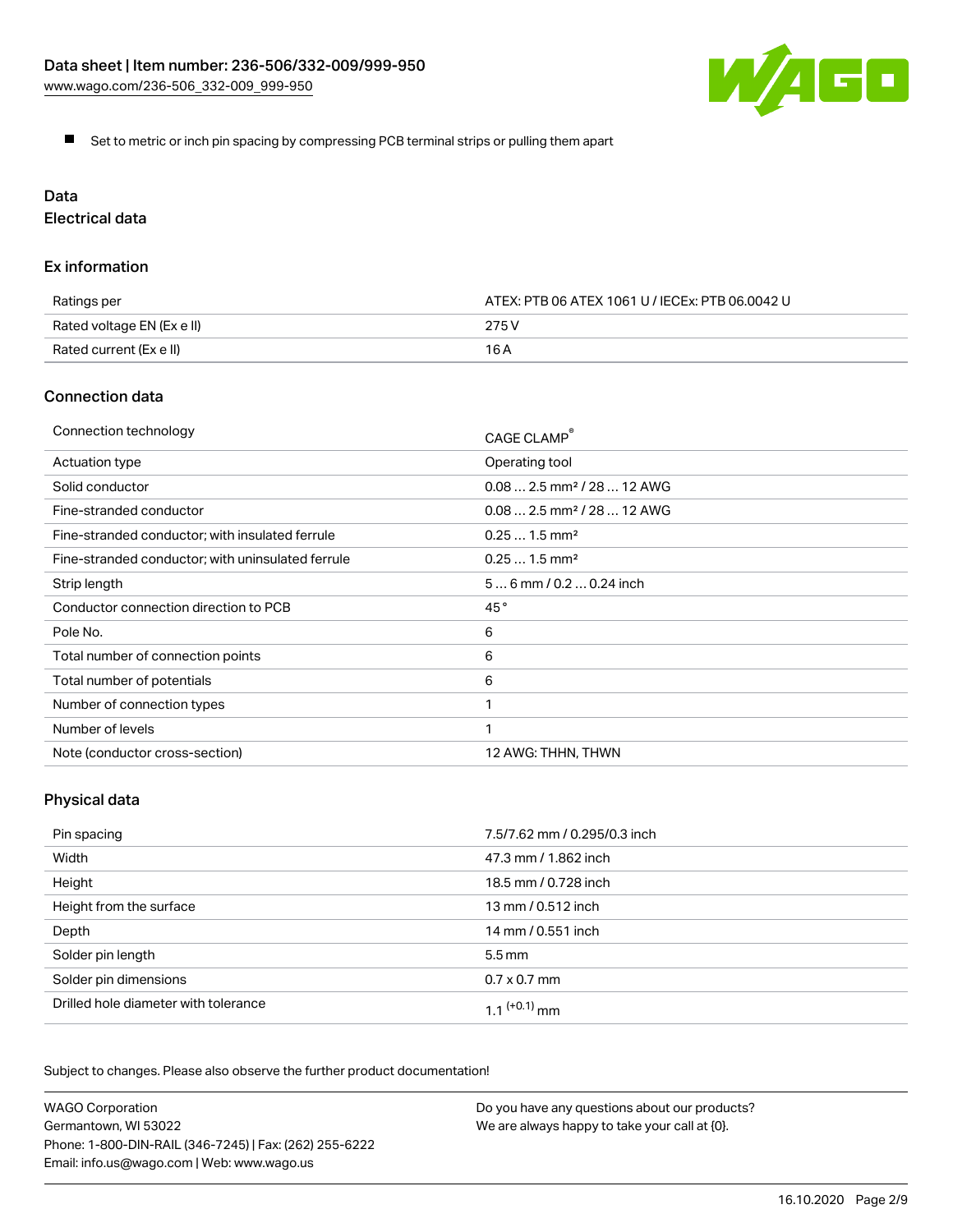

## PCB contact

| PCB contact                         | THT                                      |
|-------------------------------------|------------------------------------------|
| Solder pin arrangement              | over the entire terminal strip (in-line) |
| Number of solder pins per potential |                                          |

## Material Data

| Color                       | light gray                              |
|-----------------------------|-----------------------------------------|
| Material group              |                                         |
| Insulation material         | Polyamide (PA66)                        |
| Flammability class per UL94 | V <sub>0</sub>                          |
| Clamping spring material    | Chrome nickel spring steel (CrNi)       |
| Contact material            | Electrolytic copper ( $E_{\text{Cu}}$ ) |
| Contact plating             | tin-plated                              |
| Weight                      | 1.1 <sub>g</sub>                        |

### Environmental Requirements

| Limit temperature range<br><u>in the second contract of the second contract of the second contract of the second contract of the second contract of the second contract of the second contract of the second contract of the second contract of the second </u><br>. . | <b>OR</b> or<br>~~<br>-bL<br>$\overline{\mathbf{u}}$ |  |
|------------------------------------------------------------------------------------------------------------------------------------------------------------------------------------------------------------------------------------------------------------------------|------------------------------------------------------|--|
|------------------------------------------------------------------------------------------------------------------------------------------------------------------------------------------------------------------------------------------------------------------------|------------------------------------------------------|--|

## Commercial data

| Do.<br>type<br>$\sim$ - $\sim$ | <b>BOX</b> |
|--------------------------------|------------|
| <b>GTIN</b>                    |            |

## Approvals / Certificates

#### Ex-Approvals

|      |                                             |                                 | Certificate      |
|------|---------------------------------------------|---------------------------------|------------------|
| Logo | Approval                                    | <b>Additional Approval Text</b> | name             |
|      | <b>ATEx</b>                                 | EN 60079                        | PTB 06           |
| w    | Physikalisch Technische Bundesanstalt (PTB) |                                 | Atex 1061        |
|      |                                             |                                 | $U($ ll 2 G Ex   |
|      |                                             |                                 | ell bzw. I       |
|      |                                             |                                 | M2 Ex el)        |
|      | <b>IECEX</b>                                | IEC 60079                       | <b>IECEX PTB</b> |
|      | Physikalisch Technische Bundesanstalt       |                                 | 06.0042U         |

Subject to changes. Please also observe the further product documentation!

| <b>WAGO Corporation</b>                                |  |
|--------------------------------------------------------|--|
| Germantown, WI 53022                                   |  |
| Phone: 1-800-DIN-RAIL (346-7245)   Fax: (262) 255-6222 |  |
| Email: info.us@wago.com   Web: www.wago.us             |  |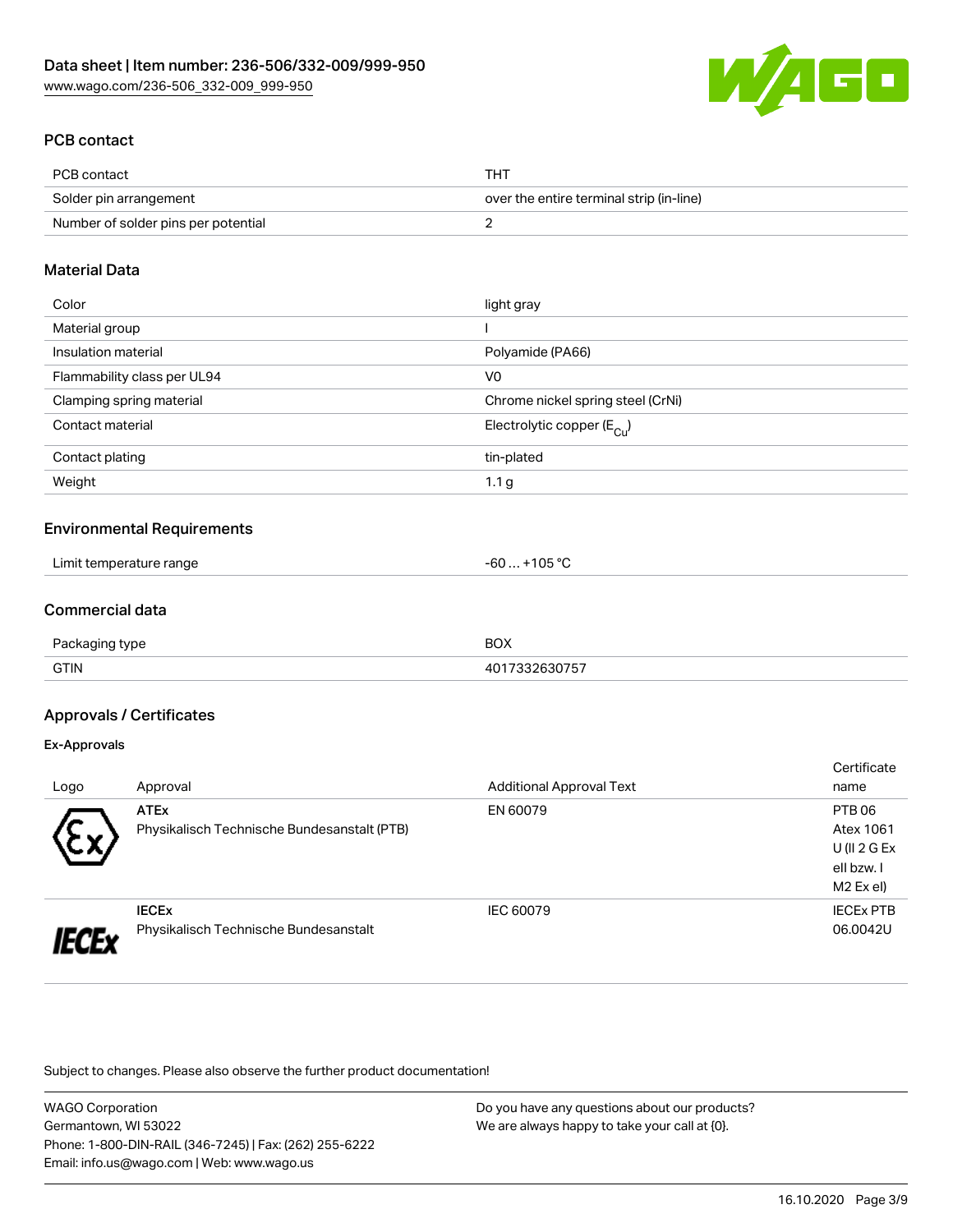

## Counterpart

## Compatible products

| tools   |                                                                                                                                                                                    |                                  |
|---------|------------------------------------------------------------------------------------------------------------------------------------------------------------------------------------|----------------------------------|
|         | Item no.: 210-657<br>Operating tool; Blade: 3.5 x 0.5 mm; with a partially insulated shaft; short; multicoloured                                                                   | www.wago.com/210-657             |
|         | Item no.: 210-658<br>Operating tool; Blade: 3.5 x 0.5 mm; with a partially insulated shaft; angled; short; multicoloured                                                           | www.wago.com/210-658             |
|         | Item no.: 210-720<br>Operating tool; Blade: 3.5 x 0.5 mm; with a partially insulated shaft; multicoloured                                                                          | www.wago.com/210-720             |
|         | Item no.: 236-332<br>Operating tool; natural                                                                                                                                       | www.wago.com/236-332             |
|         | Item no.: 236-335<br>Operating tool; gray                                                                                                                                          | www.wago.com/236-335             |
|         | Marking accessories                                                                                                                                                                |                                  |
|         | Item no.: 210-332/750-020<br>Marking strips; as a DIN A4 sheet; MARKED; 1-20 (80x); Height of marker strip: 3 mm; Strip length 182<br>mm; Horizontal marking; Self-adhesive; white | www.wago.com/210-332<br>/750-020 |
|         | Item no.: 210-332/762-020<br>Marking strips; as a DIN A4 sheet; MARKED; 1-20 (80x); Height of marker strip: 3 mm; Strip length 182<br>mm; Horizontal marking; Self-adhesive; white | www.wago.com/210-332<br>/762-020 |
| ferrule |                                                                                                                                                                                    |                                  |
|         | Item no.: 216-101<br>Ferrule; Sleeve for 0.5 mm <sup>2</sup> / AWG 22; uninsulated; electro-tin plated; silver-colored                                                             | www.wago.com/216-101             |
|         | Item no.: 216-102<br>Ferrule; Sleeve for 0.75 mm <sup>2</sup> / AWG 20; uninsulated; electro-tin plated; silver-colored                                                            | www.wago.com/216-102             |
|         | Item no.: 216-103<br>Ferrule; Sleeve for 1 mm <sup>2</sup> / AWG 18; uninsulated; electro-tin plated                                                                               | www.wago.com/216-103             |
|         | Item no.: 216-104<br>Ferrule; Sleeve for 1.5 mm <sup>2</sup> / AWG 16; uninsulated; electro-tin plated; silver-colored                                                             | www.wago.com/216-104             |
|         | Item no.: 216-121<br>Ferrule; Sleeve for 0.5 mm <sup>2</sup> / AWG 22; uninsulated; electro-tin plated; silver-colored                                                             | www.wago.com/216-121             |
|         | Item no.: 216-122<br>Ferrule; Sleeve for 0.75 mm <sup>2</sup> / AWG 20; uninsulated; electro-tin plated; silver-colored                                                            | www.wago.com/216-122             |
|         |                                                                                                                                                                                    |                                  |

Subject to changes. Please also observe the further product documentation!

WAGO Corporation Germantown, WI 53022 Phone: 1-800-DIN-RAIL (346-7245) | Fax: (262) 255-6222 Email: info.us@wago.com | Web: www.wago.us Do you have any questions about our products? We are always happy to take your call at {0}.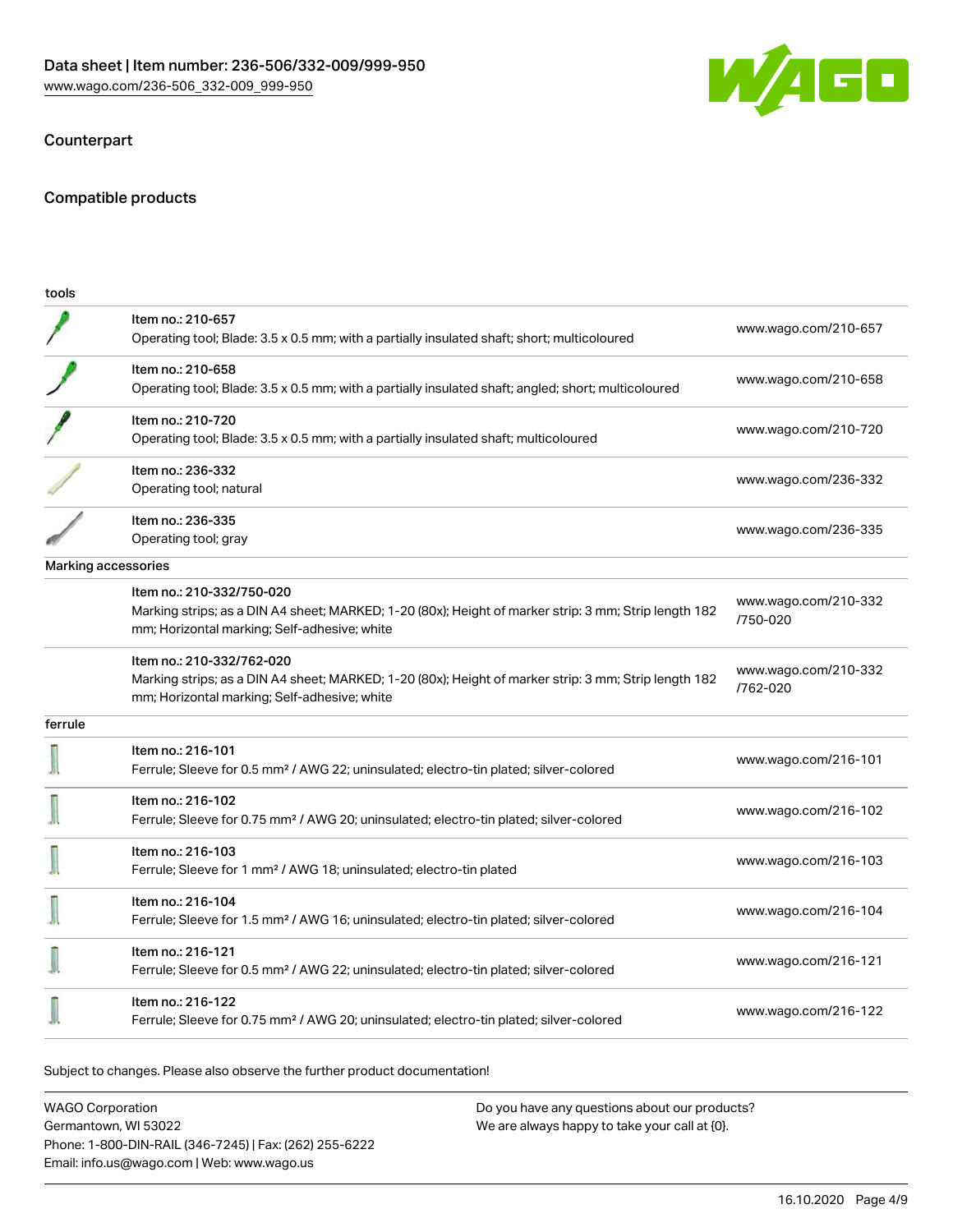## Data sheet | Item number: 236-506/332-009/999-950

[www.wago.com/236-506\\_332-009\\_999-950](http://www.wago.com/236-506_332-009_999-950)



| <b>WAGO Corporation</b><br>Do you have any questions about our products?                                                                                                                          |                      |
|---------------------------------------------------------------------------------------------------------------------------------------------------------------------------------------------------|----------------------|
| Item no.: 216-224<br>Ferrule; Sleeve for 1.5 mm <sup>2</sup> / AWG 16; insulated; electro-tin plated; black<br>Subject to changes. Please also observe the further product documentation!         | www.wago.com/216-224 |
| Item no.: 216-223<br>Ferrule; Sleeve for 1 mm <sup>2</sup> / AWG 18; insulated; electro-tin plated; red                                                                                           | www.wago.com/216-223 |
| Item no.: 216-222<br>Ferrule; Sleeve for 0.75 mm <sup>2</sup> / 18 AWG; insulated; electro-tin plated; gray                                                                                       | www.wago.com/216-222 |
| Item no.: 216-221<br>Ferrule; Sleeve for 0.5 mm <sup>2</sup> / 20 AWG; insulated; electro-tin plated; white                                                                                       | www.wago.com/216-221 |
| Item no.: 216-204<br>Ferrule; Sleeve for 1.5 mm <sup>2</sup> / AWG 16; insulated; electro-tin plated; black                                                                                       | www.wago.com/216-204 |
| Item no.: 216-203<br>Ferrule; Sleeve for 1 mm <sup>2</sup> / AWG 18; insulated; electro-tin plated; red                                                                                           | www.wago.com/216-203 |
| Item no.: 216-202<br>Ferrule; Sleeve for 0.75 mm <sup>2</sup> / 18 AWG; insulated; electro-tin plated; gray                                                                                       | www.wago.com/216-202 |
| Item no.: 216-201<br>Ferrule; Sleeve for 0.5 mm <sup>2</sup> / 20 AWG; insulated; electro-tin plated; white                                                                                       | www.wago.com/216-201 |
| Item no.: 216-152<br>Ferrule; Sleeve for 0.34 mm <sup>2</sup> / AWG 24; uninsulated; electro-tin plated                                                                                           | www.wago.com/216-152 |
| Item no.: 216-151<br>Ferrule; Sleeve for 0.25 mm <sup>2</sup> / AWG 24; uninsulated; electro-tin plated                                                                                           | www.wago.com/216-151 |
| Item no.: 216-144<br>Ferrule; Sleeve for 1.5 mm <sup>2</sup> / AWG 16; uninsulated; electro-tin plated; electrolytic copper; gastight<br>crimped; acc. to DIN 46228, Part 1/08.92; silver-colored | www.wago.com/216-144 |
| Item no.: 216-143<br>Ferrule; Sleeve for 1 mm <sup>2</sup> / AWG 18; uninsulated; electro-tin plated; electrolytic copper; gastight<br>crimped; acc. to DIN 46228, Part 1/08.92                   | www.wago.com/216-143 |
| Item no.: 216-142<br>Ferrule; Sleeve for 0.75 mm <sup>2</sup> / 18 AWG; uninsulated; electro-tin plated; electrolytic copper; gastight<br>crimped; acc. to DIN 46228, Part 1/08.92                | www.wago.com/216-142 |
| Item no.: 216-141<br>Ferrule; Sleeve for 0.5 mm <sup>2</sup> / 20 AWG; uninsulated; electro-tin plated; electrolytic copper; gastight<br>crimped; acc. to DIN 46228, Part 1/08.92                 | www.wago.com/216-141 |
| Item no.: 216-132<br>Ferrule; Sleeve for 0.34 mm <sup>2</sup> / AWG 24; uninsulated; electro-tin plated                                                                                           | www.wago.com/216-132 |
| Item no.: 216-131<br>Ferrule; Sleeve for 0.25 mm <sup>2</sup> / AWG 24; uninsulated; electro-tin plated; silver-colored                                                                           | www.wago.com/216-131 |
| Item no.: 216-124<br>Ferrule; Sleeve for 1.5 mm <sup>2</sup> / AWG 16; uninsulated; electro-tin plated                                                                                            | www.wago.com/216-124 |
| Item no.: 216-123<br>Ferrule; Sleeve for 1 mm <sup>2</sup> / AWG 18; uninsulated; electro-tin plated; silver-colored                                                                              | www.wago.com/216-123 |

Germantown, WI 53022 Phone: 1-800-DIN-RAIL (346-7245) | Fax: (262) 255-6222 Email: info.us@wago.com | Web: www.wago.us

We are always happy to take your call at {0}.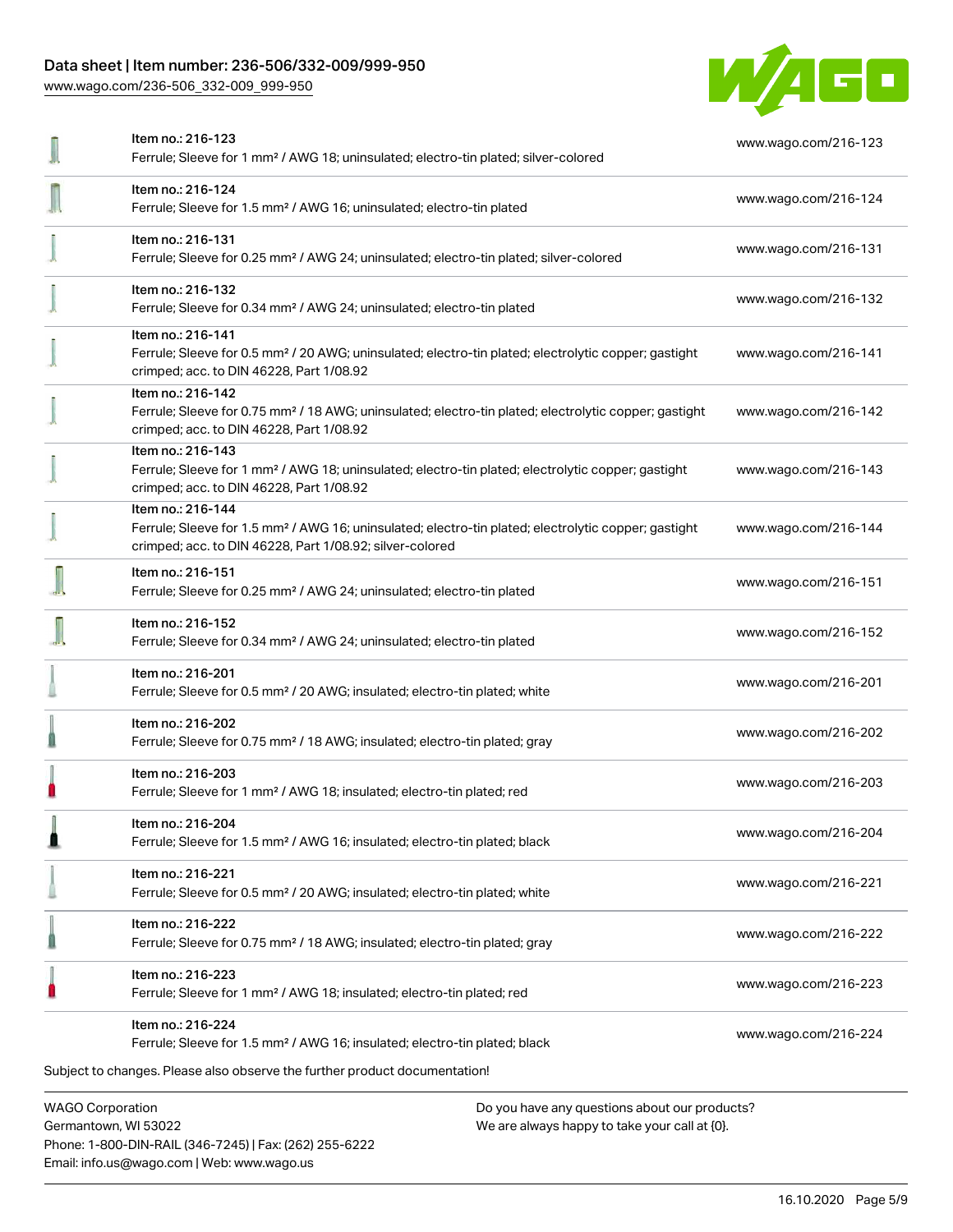## Data sheet | Item number: 236-506/332-009/999-950 [www.wago.com/236-506\\_332-009\\_999-950](http://www.wago.com/236-506_332-009_999-950)

I



|       | Item no.: 216-241<br>Ferrule; Sleeve for 0.5 mm <sup>2</sup> / 20 AWG; insulated; electro-tin plated; electrolytic copper; gastight<br>crimped; acc. to DIN 46228, Part 4/09.90; white                  | www.wago.com/216-241 |
|-------|---------------------------------------------------------------------------------------------------------------------------------------------------------------------------------------------------------|----------------------|
|       | Item no.: 216-242<br>Ferrule; Sleeve for 0.75 mm <sup>2</sup> / 18 AWG; insulated; electro-tin plated; electrolytic copper; gastight<br>crimped; acc. to DIN 46228, Part 4/09.90; gray                  | www.wago.com/216-242 |
| ı     | Item no.: 216-243<br>Ferrule; Sleeve for 1 mm <sup>2</sup> / AWG 18; insulated; electro-tin plated; electrolytic copper; gastight crimped; www.wago.com/216-243<br>acc. to DIN 46228, Part 4/09.90; red |                      |
|       | Item no.: 216-244<br>Ferrule; Sleeve for 1.5 mm <sup>2</sup> / AWG 16; insulated; electro-tin plated; electrolytic copper; gastight<br>crimped; acc. to DIN 46228, Part 4/09.90; black                  | www.wago.com/216-244 |
|       | Item no.: 216-262<br>Ferrule; Sleeve for 0.75 mm <sup>2</sup> / 18 AWG; insulated; electro-tin plated; electrolytic copper; gastight<br>crimped; acc. to DIN 46228, Part 4/09.90; gray                  | www.wago.com/216-262 |
| n     | Item no.: 216-263<br>Ferrule; Sleeve for 1 mm <sup>2</sup> / AWG 18; insulated; electro-tin plated; electrolytic copper; gastight crimped; www.wago.com/216-263<br>acc. to DIN 46228, Part 4/09.90; red |                      |
| 』     | Item no.: 216-264<br>Ferrule; Sleeve for 1.5 mm <sup>2</sup> / AWG 16; insulated; electro-tin plated; electrolytic copper; gastight<br>crimped; acc. to DIN 46228, Part 4/09.90; black                  | www.wago.com/216-264 |
|       | Item no.: 216-284<br>Ferrule; Sleeve for 1.5 mm <sup>2</sup> / AWG 16; insulated; electro-tin plated; electrolytic copper; gastight<br>crimped; acc. to DIN 46228, Part 4/09.90; black                  | www.wago.com/216-284 |
|       | Item no.: 216-301<br>Ferrule; Sleeve for 0.25 mm <sup>2</sup> / AWG 24; insulated; electro-tin plated; yellow                                                                                           | www.wago.com/216-301 |
|       | Item no.: 216-302<br>Ferrule; Sleeve for 0.34 mm <sup>2</sup> / 22 AWG; insulated; electro-tin plated; green                                                                                            | www.wago.com/216-302 |
|       | Item no.: 216-321<br>Ferrule; Sleeve for 0.25 mm <sup>2</sup> / AWG 24; insulated; electro-tin plated; yellow                                                                                           | www.wago.com/216-321 |
|       | Item no.: 216-322<br>Ferrule; Sleeve for 0.34 mm <sup>2</sup> / 22 AWG; insulated; electro-tin plated; green                                                                                            | www.wago.com/216-322 |
| check |                                                                                                                                                                                                         |                      |
|       | Item no.: 231-125<br>Testing plug module with contact stud; Pin spacing 7.62 mm / 0.3 in; 2,50 mm <sup>2</sup> ; orange                                                                                 | www.wago.com/231-125 |
|       | Item no.: 231-161<br>Testing plug module with contact stud; for 236 Series; Pin spacing 7.5 mm / 0.295 in; gray                                                                                         | www.wago.com/231-161 |

Subject to changes. Please also observe the further product documentation!

WAGO Corporation Germantown, WI 53022 Phone: 1-800-DIN-RAIL (346-7245) | Fax: (262) 255-6222 Email: info.us@wago.com | Web: www.wago.us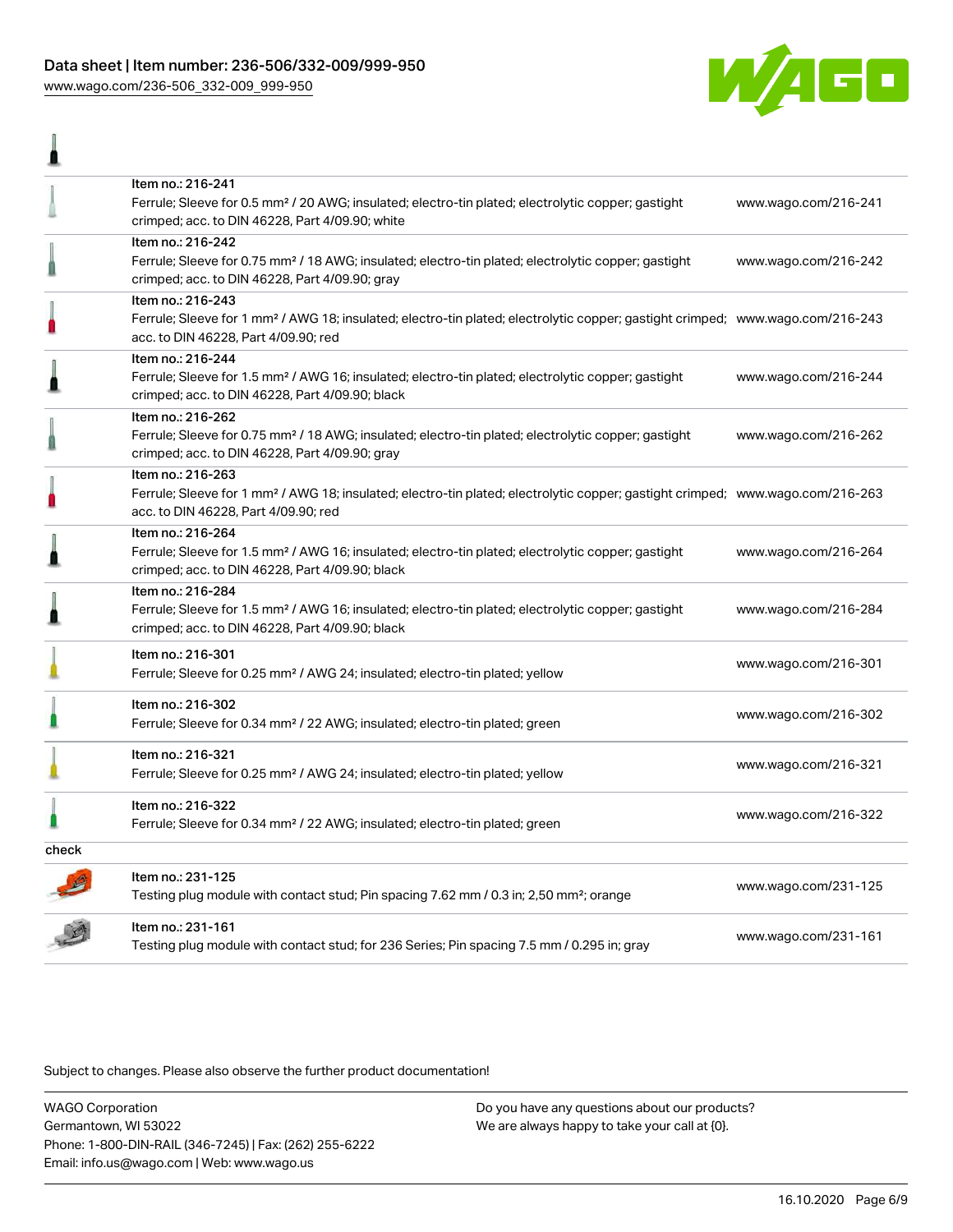

## Downloads Documentation

| <b>Additional Information</b>                                                                                                                                          |             |               |          |
|------------------------------------------------------------------------------------------------------------------------------------------------------------------------|-------------|---------------|----------|
| Technical explanations                                                                                                                                                 | Apr 3, 2019 | pdf<br>3.6 MB | Download |
| <b>CAD files</b>                                                                                                                                                       |             |               |          |
| CAD data                                                                                                                                                               |             |               |          |
| 2D/3D Models 236-506/332-009/999-950                                                                                                                                   |             | <b>URL</b>    | Download |
| <b>CAE</b> data                                                                                                                                                        |             |               |          |
| EPLAN Data Portal 236-506/332-009/999-950                                                                                                                              |             | URL           | Download |
| <b>PCB Design</b>                                                                                                                                                      |             |               |          |
| Symbol and Footprint 236-506/332-009/999-950                                                                                                                           |             | URL           | Download |
| CAx data for your PCB design, consisting of "schematic symbols and PCB footprints",<br>allow easy integration of the WAGO component into your development environment. |             |               |          |
| Supported formats:                                                                                                                                                     |             |               |          |
| ш<br>Accel EDA 14 & 15                                                                                                                                                 |             |               |          |
| п<br>Altium 6 to current version                                                                                                                                       |             |               |          |
| ш<br>Cadence Allegro                                                                                                                                                   |             |               |          |
| Ш<br>DesignSpark                                                                                                                                                       |             |               |          |
| Ш<br>Eagle Libraries                                                                                                                                                   |             |               |          |
| ш<br>KiCad                                                                                                                                                             |             |               |          |
| Ш<br>Mentor Graphics BoardStation                                                                                                                                      |             |               |          |
| ш<br>Mentor Graphics Design Architect                                                                                                                                  |             |               |          |
| ш<br>Mentor Graphics Design Expedition 99 and 2000                                                                                                                     |             |               |          |
| ш<br>OrCAD 9.X PCB and Capture                                                                                                                                         |             |               |          |
| PADS PowerPCB 3, 3.5, 4.X, and 5.X                                                                                                                                     |             |               |          |
| PADS PowerPCB and PowerLogic 3.0                                                                                                                                       |             |               |          |
| ш<br>PCAD 2000, 2001, 2002, 2004, and 2006                                                                                                                             |             |               |          |
| Pulsonix 8.5 or newer                                                                                                                                                  |             |               |          |
| <b>STL</b>                                                                                                                                                             |             |               |          |
| 3D STEP                                                                                                                                                                |             |               |          |

Subject to changes. Please also observe the further product documentation!

WAGO Corporation Germantown, WI 53022 Phone: 1-800-DIN-RAIL (346-7245) | Fax: (262) 255-6222 Email: info.us@wago.com | Web: www.wago.us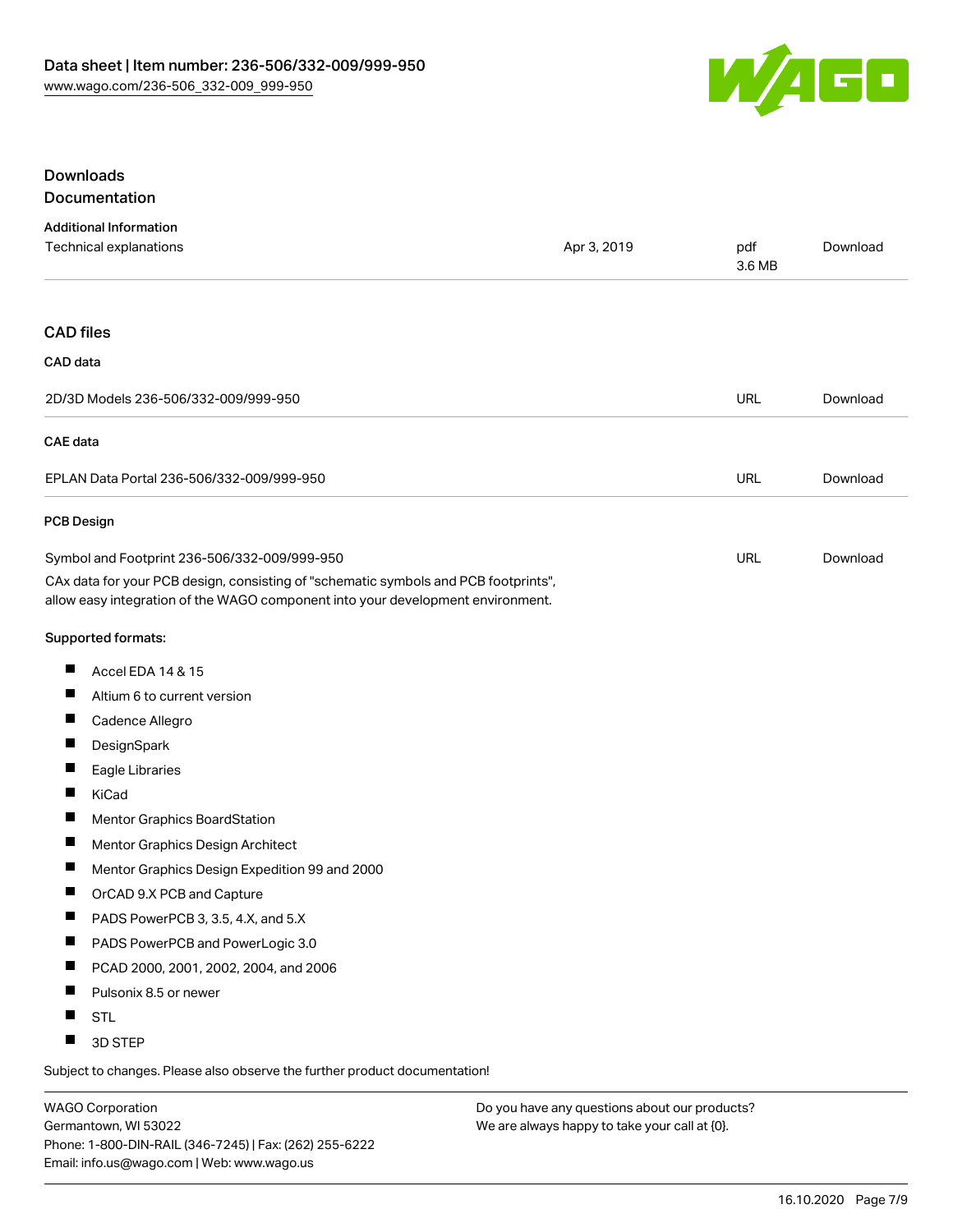

- П TARGET 3001!
- ш View Logic ViewDraw
- П Quadcept
- $\blacksquare$ Zuken CadStar 3 and 4
- Zuken CR-5000 and CR-8000 П

PCB Component Libraries (EDA), PCB CAD Library Ultra Librarian

## Installation Notes

#### Conductor termination



Inserting a conductor via 3.5 mm screwdriver.



screwdriver.



Inserting a conductor via 3.5 mm Inserting a conductor via operating tool.

Screwdriver actuation parallel to conductor entry.

Screwdriver actuation perpendicular to conductor entry.



Compared to standard screwdrivers, these operating tools are far more convenient for wiring PCB terminal strips at factory.

.<br>Subject to changes. Please also observe the further product documentation!

WAGO Corporation Germantown, WI 53022 Phone: 1-800-DIN-RAIL (346-7245) | Fax: (262) 255-6222 Email: info.us@wago.com | Web: www.wago.us